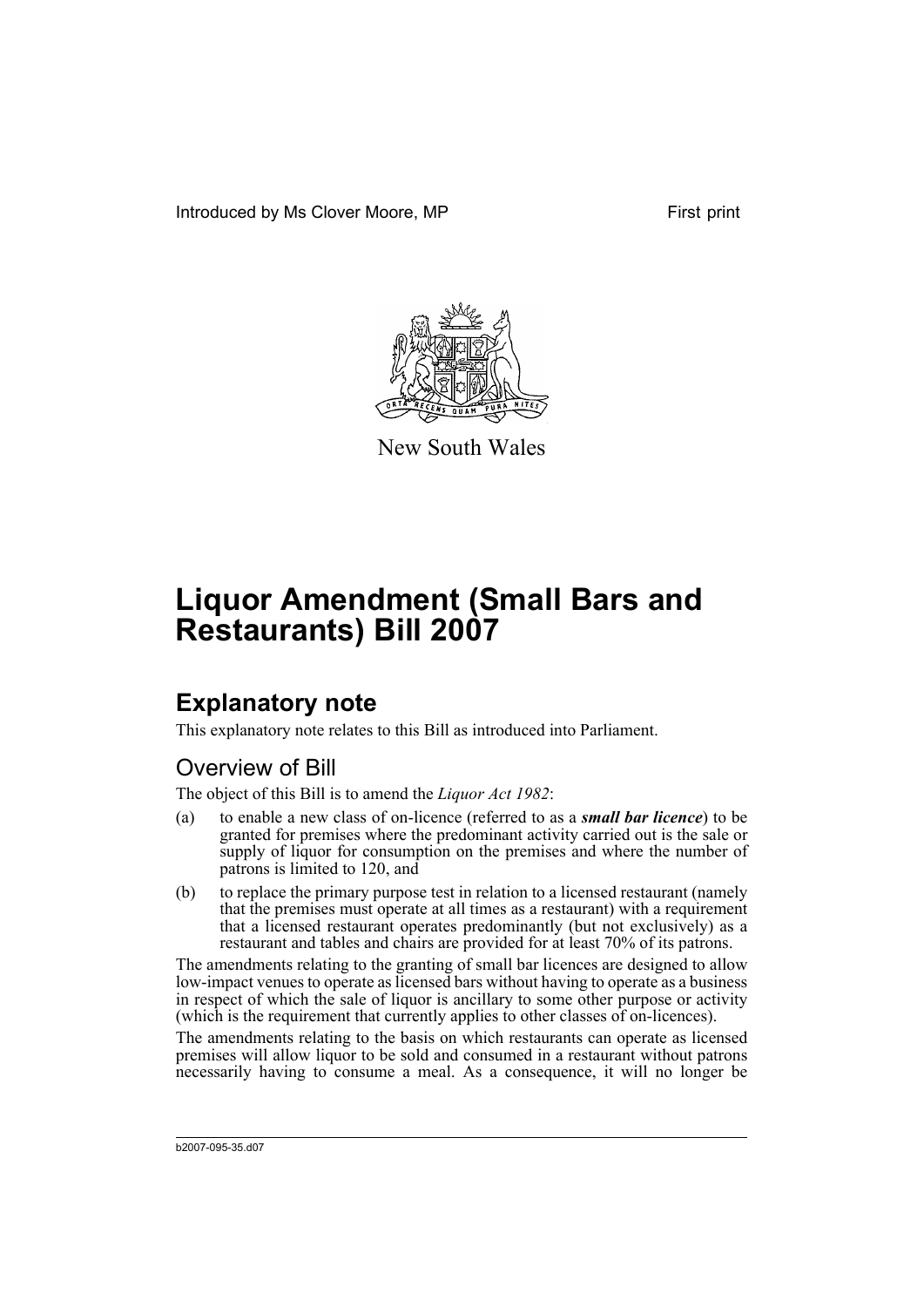Explanatory note

necessary for restaurants to have a dine-or-drink authority to be able to sell liquor to patrons who are not actually consuming (or intending to consume) a meal.

## Outline of provisions

**Clause 1** sets out the name (also called the short title) of the proposed Act.

**Clause 2** provides for the commencement of the proposed Act on the date of assent to the proposed Act.

**Clause 3** is a formal provision that gives effect to the amendments to the *Liquor Act 1982* set out in Schedule 1.

**Clause 4** provides for the repeal of the proposed Act after the amendments made by the proposed Act have commenced. Once the amendments have commenced the proposed Act will be spent and section 30 of the *Interpretation Act 1987* provides that the repeal of an amending Act does not affect the amendments made by that Act.

## **Schedule 1 Amendments**

#### **Amendments relating to small bars**

**Schedule 1 [3]** enables the Licensing Court to grant a small bar licence that authorises the licensee to sell liquor for consumption on the premises only. **Schedule 1 [2]** defines the new class of on-licence and **Schedule 1 [4]** distinguishes small bar licences from other existing classes of on-licences (eg those that relate to restaurants, theatres or cinemas or that authorise the sale of liquor at functions).

**Schedule 1 [6]** specifies certain requirements that will apply to small bar licences. The predominant activity carried out on the licensed premises must be the sale or supply of liquor for consumption on the premises. This requirement does not prevent other activities from being carried out on the premises, such as the provision of entertainment or food, so long as the premises operate predominantly as a place where people go to have a drink. Another special requirement for small bars is that they are restricted to a maximum of 120 patrons. **Schedule 1 [5]** provides that a contravention of these requirements is a breach of the conditions of the small bar licence.

**Schedule 1 [14]** specifies the general trading hours for small bars and enables these trading hours to be varied by the court in any particular case. An application for variation of trading hours for a small bar will need to be advertised under the regulations and local councils and the police will be able to apply for the revocation of any variation of trading hours that has been granted by the court. **Schedule 1 [20]** provides that the fee for a variation of the trading hours for a small bar is \$100.

**Schedule 1 [18]** provides that the court must not grant an application for a small bar licence unless the premises have proper facilities to operate as a licensed bar and have sufficient sanitary facilities (eg toilets). The sanitary facilities may be located away from the licensed premises in certain circumstances. **Schedule 1 [24]** makes it clear that any sanitary facilities for a small bar that are located away from the licensed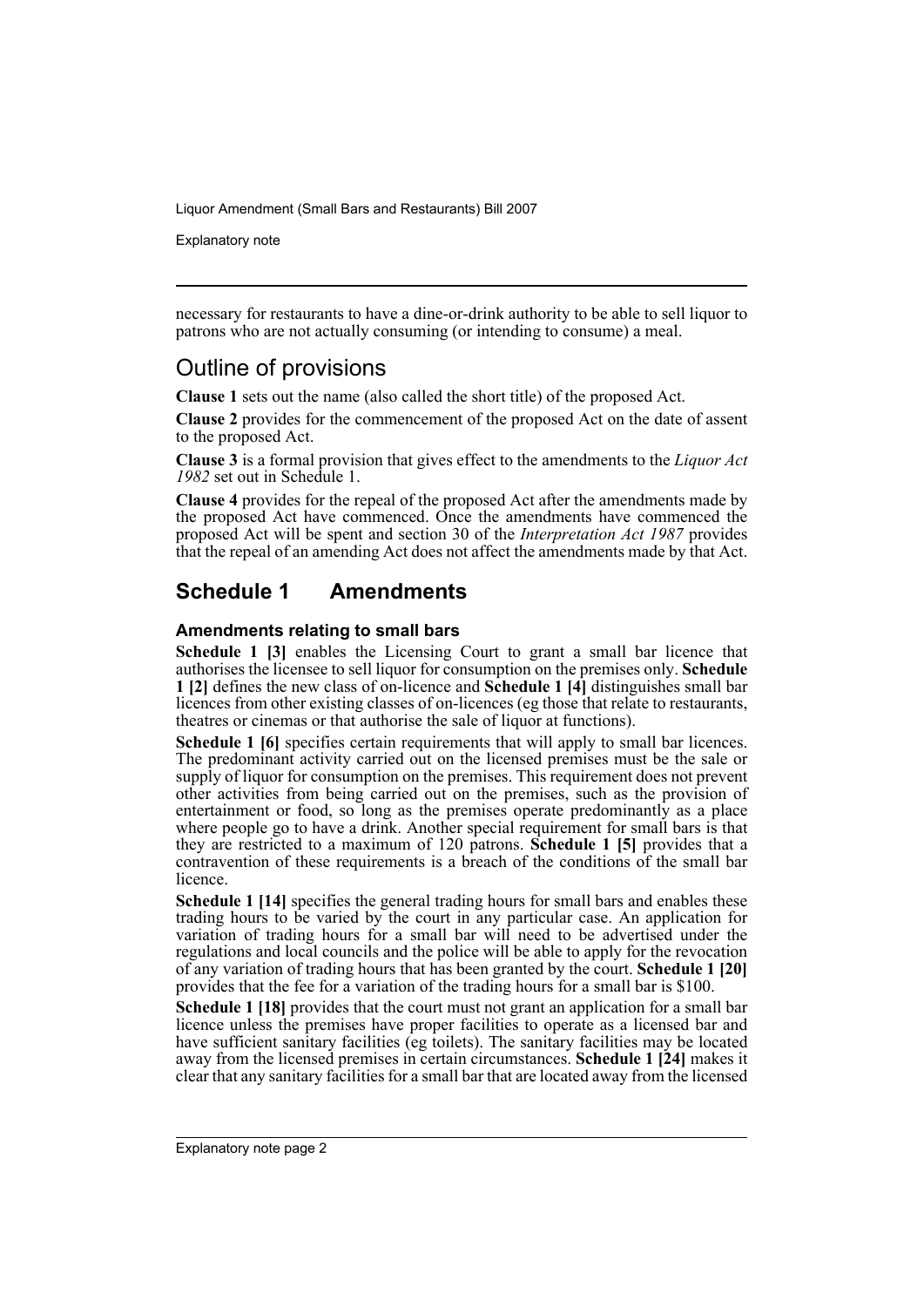Explanatory note

premises are, when it comes to law enforcement officers exercising their power to enter and inspect licensed premises, taken to be part of the licensed premises concerned. **Schedule 1 [30]** enables regulations to be made in relation to the sanitary facilities that are required to be provided for small bars.

**Schedule 1 [19]** provides that the fee for the grant of a small bar licence by the court is \$500.

#### **Amendments relating to licensed restaurants**

At present under the Act, it is a condition of a restaurant licence that the primary purpose of the premises is to be a restaurant. Accordingly, licensed restaurants (even those with a dine-or-drink authority) must at all times be operated consistently with this primary purpose. As a result, licensed restaurants generally cannot sell or supply liquor except with, or ancillary to, a meal consumed at a table.

**Schedule 1 [7]** replaces the primary purpose test for restaurants with a requirement that the predominant activity carried out on the licensed premises must be the preparation and serving of meals. Another new requirement for licensed restaurants will be that tables and chairs must be provided for at least 70% of the restaurant's patrons. As a result of these changes, licensed restaurants will no longer require the authority conferred by a dine-or-drink authority in order to sell or supply liquor to patrons who are not eating (or intending to eat) a meal. Accordingly, the amendments made by **Schedule 1 [8]–[12], [15]–[17], [21], [22], [25]–[29] and [31]** remove any connection under the Act between restaurant licences and dine-or-drink authorities, as well as removing various provisions relating to the primary purpose test for restaurants. Dine-or-drink authorities will continue to be relevant only in the case of nightclub licences.

**Schedule 1 [13]** repeals section 23AE of the Act which currently allows a person in a restaurant to consume liquor away from a table so long as there is a seat at a table for the person. The section will be redundant once licensed restaurants are no longer required to operate exclusively as places where people are required to eat. For the same reason, **Schedule 1 [23]** repeals section 88 of the Act which currently provides for an authorisation to sell or supply liquor in the reception area of a licensed restaurant.

**Schedule 1 [1]** removes definitions that are no longer required as a result of the above amendments.

**Schedule 1 [32]** makes it clear that the amendments made by the proposed Act extend to existing restaurant licences and to pending restaurant licence applications.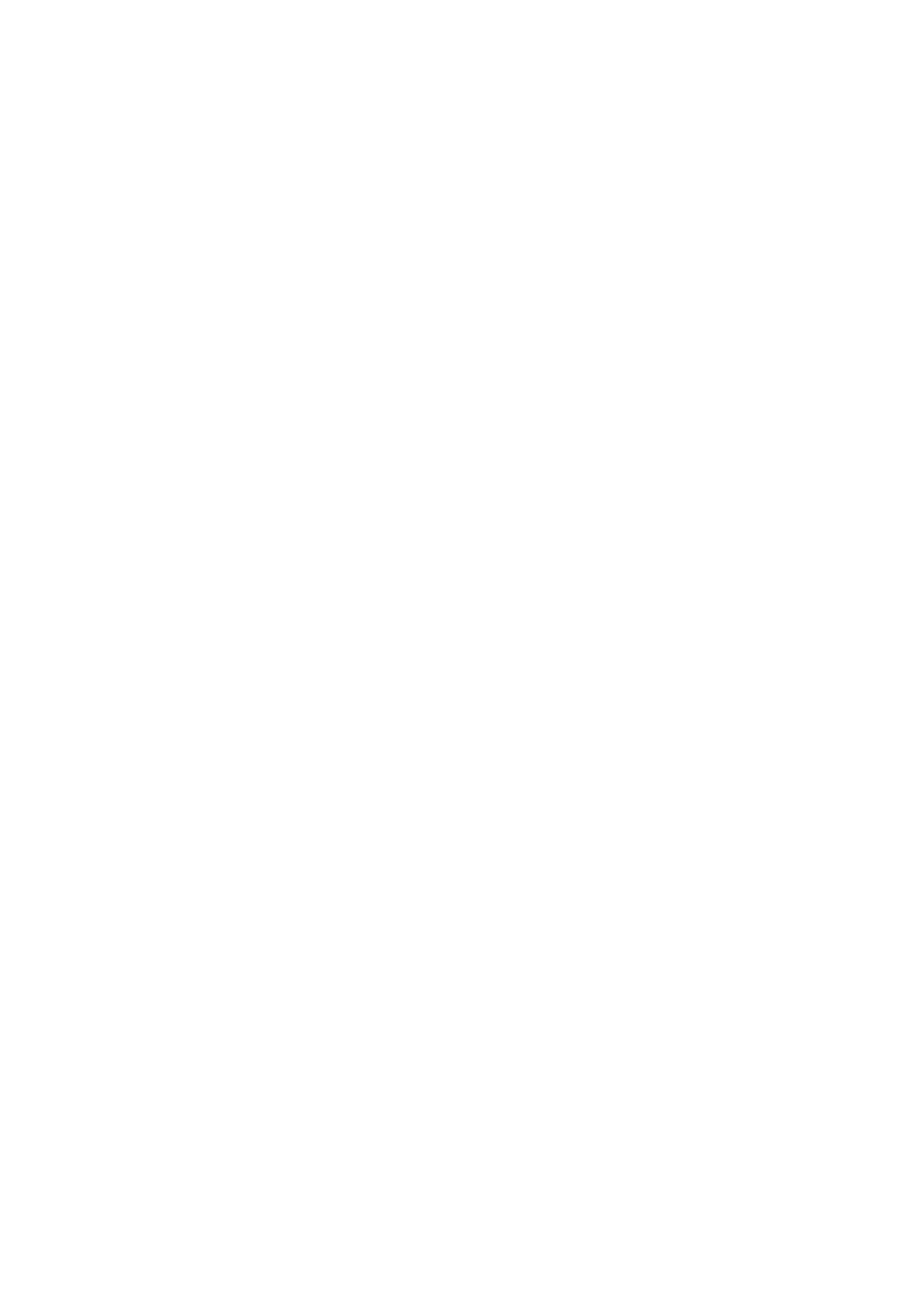Introduced by Ms Clover Moore, MP First print



New South Wales

# **Liquor Amendment (Small Bars and Restaurants) Bill 2007**

# **Contents**

|   |                                     | Page |
|---|-------------------------------------|------|
|   | Name of Act                         |      |
| 2 | Commencement                        |      |
| 3 | Amendment of Liquor Act 1982 No 147 | າ    |
| 4 | Repeal of Act                       | ◠    |
|   | Schedule 1 Amendments               |      |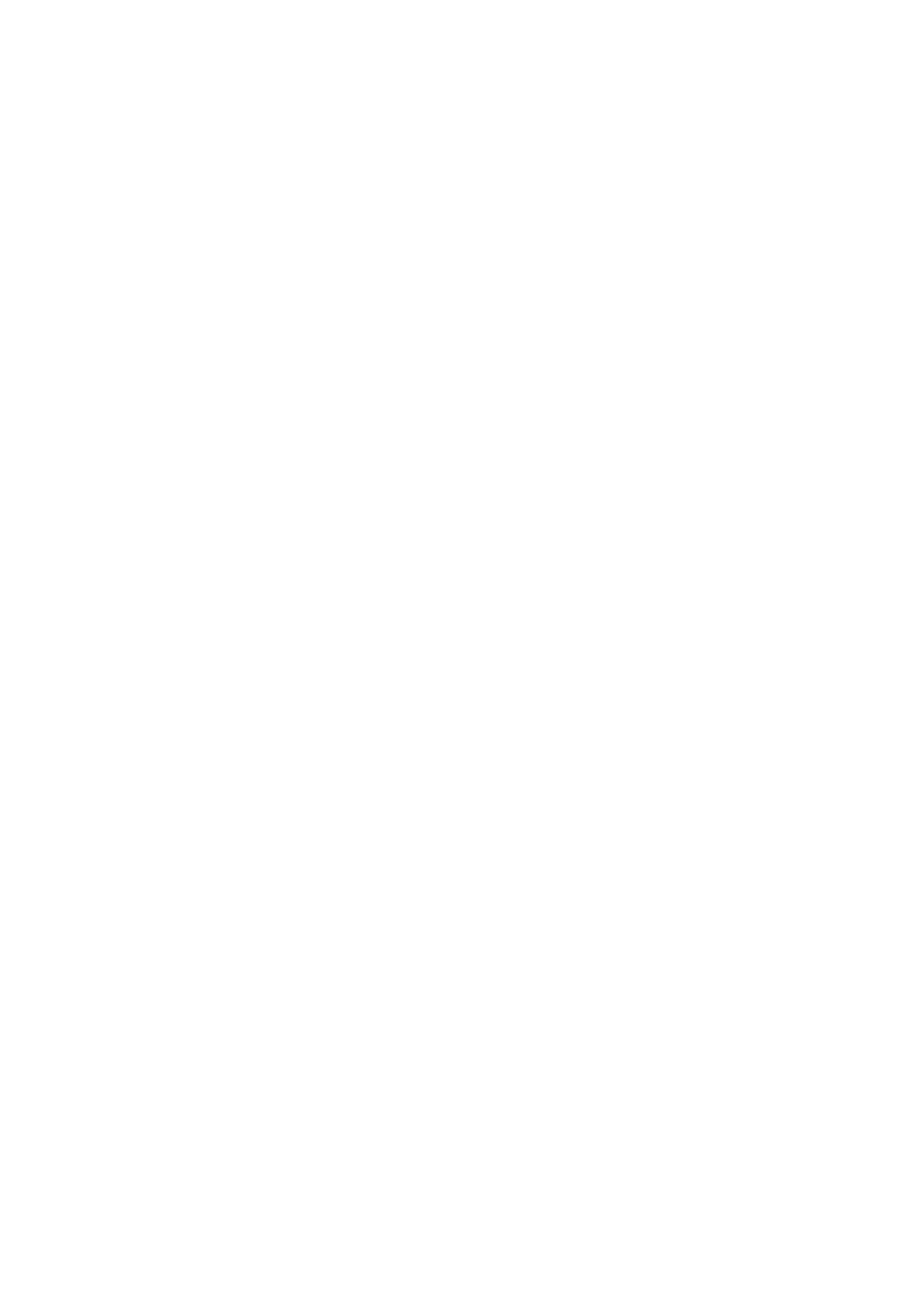

New South Wales

# **Liquor Amendment (Small Bars and Restaurants) Bill 2007**

No , 2007

### **A Bill for**

An Act to amend the *Liquor Act 1982* to enable on-licences to be granted for small venues that operate predominantly as bars and to change the basis on which licensed restaurants are authorised to sell and supply liquor; and for related purposes.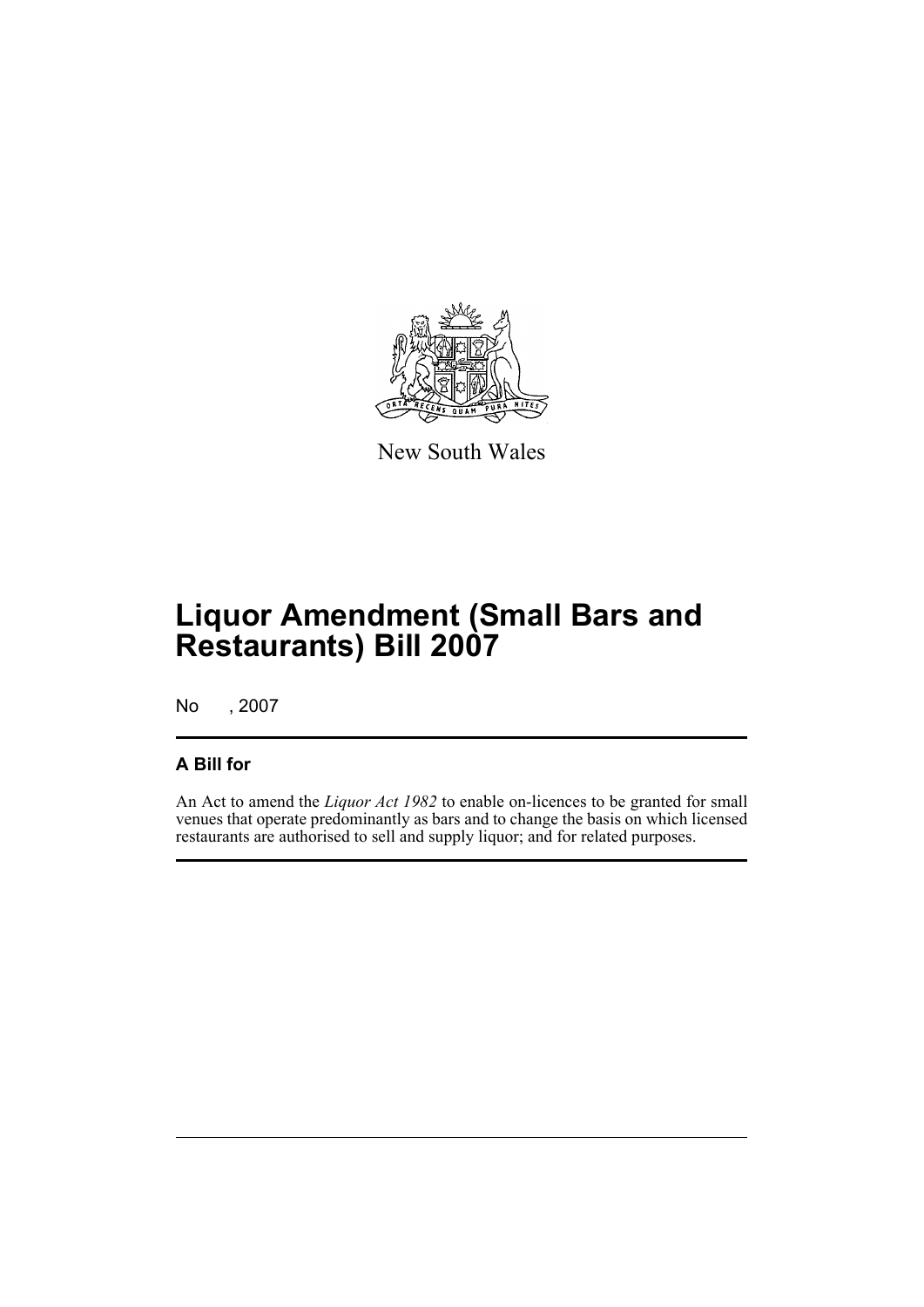<span id="page-7-3"></span><span id="page-7-2"></span><span id="page-7-1"></span><span id="page-7-0"></span>

|              |     | The Legislature of New South Wales enacts:                                                                                                                | 1        |
|--------------|-----|-----------------------------------------------------------------------------------------------------------------------------------------------------------|----------|
| 1            |     | Name of Act                                                                                                                                               | 2        |
|              |     | This Act is the Liquor Amendment (Small Bars and Restaurants)<br>Act 2007.                                                                                | 3<br>4   |
| $\mathbf{2}$ |     | <b>Commencement</b>                                                                                                                                       | 5        |
|              |     | This Act commences on the date of assent to this Act.                                                                                                     | 6        |
| 3            |     | Amendment of Liquor Act 1982 No 147                                                                                                                       | 7        |
|              |     | The <i>Liquor Act 1982</i> is amended as set out in Schedule 1.                                                                                           | 8        |
| 4            |     | <b>Repeal of Act</b>                                                                                                                                      | 9        |
|              | (1) | This Act is repealed on the day following the day on which this Act<br>commences.                                                                         | 10<br>11 |
|              | (2) | The repeal of this Act does not, because of the operation of section 30<br>of the <i>Interpretation Act 1987</i> , affect any amendment made by this Act. | 12<br>13 |
|              |     |                                                                                                                                                           |          |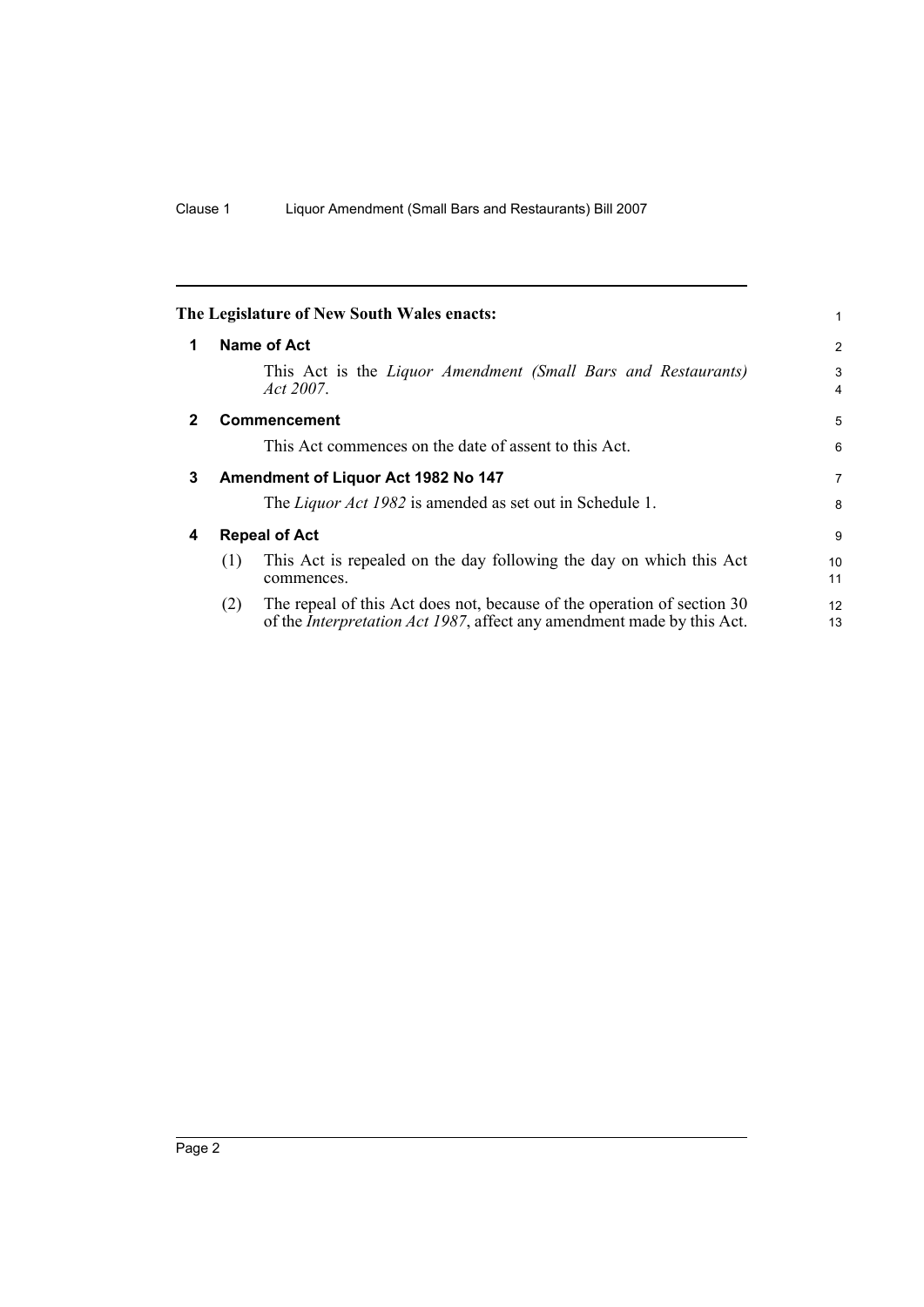exceeds 120.

Amendments Schedule 1

1

11 12

13 14

15 16

17 18

<span id="page-8-0"></span>

|       | Schedule 1 |                       | <b>Amendments</b>                                                                                                                                                                                |
|-------|------------|-----------------------|--------------------------------------------------------------------------------------------------------------------------------------------------------------------------------------------------|
|       |            |                       | (Section 3)                                                                                                                                                                                      |
| [1]   |            |                       | <b>Section 4 Definitions</b>                                                                                                                                                                     |
|       |            | section $4(1)$ .      | Omit the definitions of <i>reception area</i> and <i>restaurant restricted period</i> from                                                                                                       |
| [2]   |            |                       | Section 4 (1), definition of "small bar licence"                                                                                                                                                 |
|       |            |                       | Insert in alphabetical order:                                                                                                                                                                    |
|       |            |                       | small bar licence means an on-licence that relates to premises<br>other than premises referred to in section $18(4)$ or premises to<br>which an on-licence to sell liquor at a function relates. |
| $[3]$ |            |                       | <b>Section 18 Court may grant licences</b>                                                                                                                                                       |
|       |            |                       | Insert "(including a small bar licence)" after "on-licence" in section $18(2)$ (c).                                                                                                              |
| [4]   |            | <b>Section 18 (4)</b> |                                                                                                                                                                                                  |
|       |            |                       | Insert "a small bar licence or" after "other than".                                                                                                                                              |
| [5]   |            |                       | <b>Section 20 Conditions of licences</b>                                                                                                                                                         |
|       |            |                       | Insert "22A," after "22," in section 20 $(3)$ .                                                                                                                                                  |
| [6]   |            | <b>Section 22A</b>    |                                                                                                                                                                                                  |
|       |            |                       | Insert after section 22:                                                                                                                                                                         |
|       | 22A        |                       | <b>Small bar licence-miscellaneous conditions</b>                                                                                                                                                |
|       |            | (1)                   | <b>Predominant activity</b>                                                                                                                                                                      |
|       |            |                       | The predominant activity carried out on the premises to which a<br>small bar licence relates must be the sale or supply of liquor for<br>consumption on the premises.                            |
|       |            | (2)                   | <b>Maximum number of patrons</b>                                                                                                                                                                 |
|       |            |                       | Liquor must not be sold or supplied on the premises to which a<br>small bar licence relates if the number of patrons on the premises                                                             |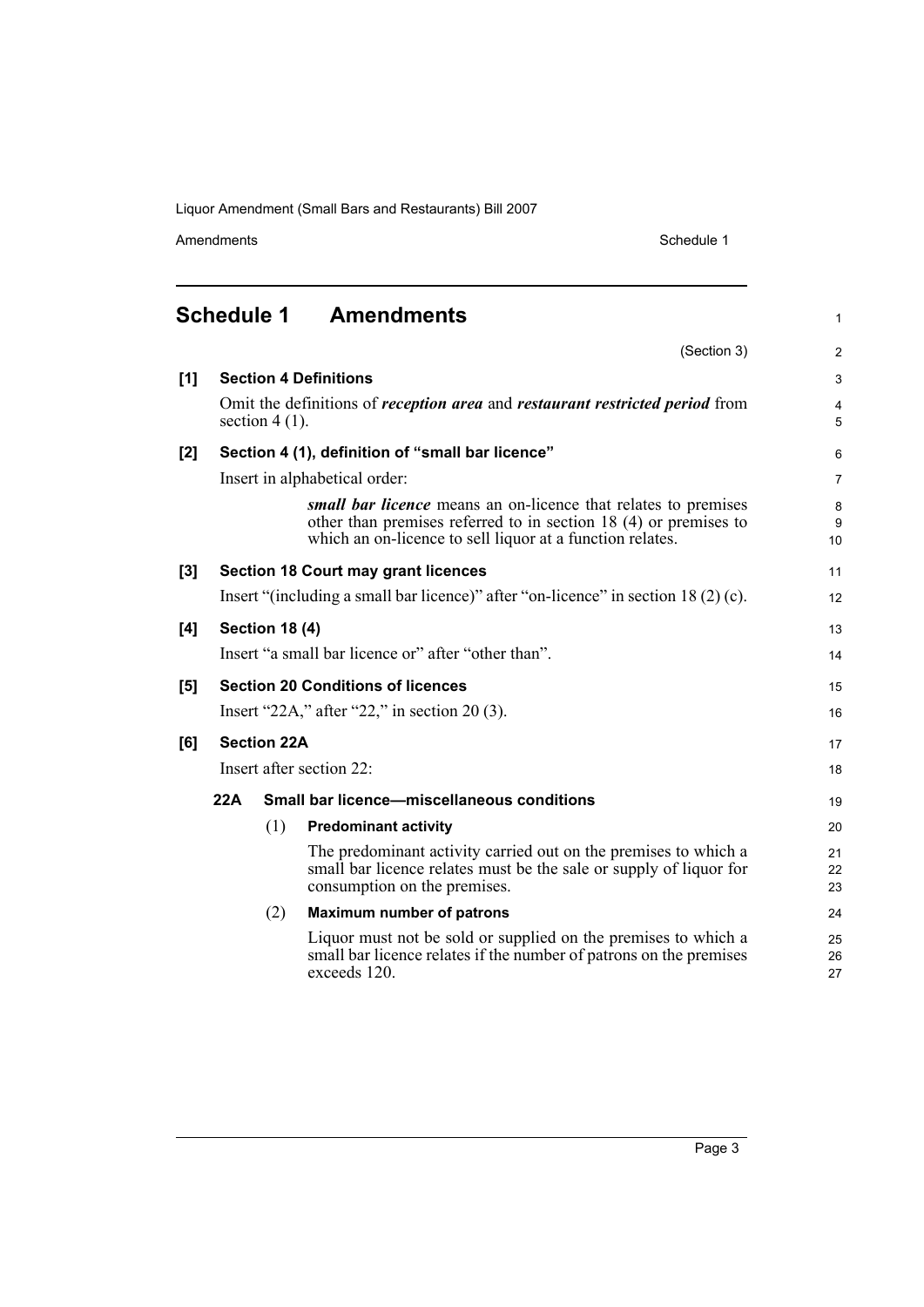Schedule 1 Amendments

| [7]    |       |                          |     | Section 23 On-licence-miscellaneous conditions                                                                                                                       | 1                        |
|--------|-------|--------------------------|-----|----------------------------------------------------------------------------------------------------------------------------------------------------------------------|--------------------------|
|        |       |                          |     | Omit section 23 (2A) and (3). Insert instead:                                                                                                                        | $\overline{2}$           |
|        |       | (3)                      |     | Restaurant licence-predominant activity                                                                                                                              | 3                        |
|        |       |                          |     | If the licensed premises to which an on-licence relates are a<br>restaurant:                                                                                         | 4<br>5                   |
|        |       |                          | (a) | the predominant activity carried out on the licensed<br>premises must be the preparation and serving of meals for<br>consumption on the premises, and                | 6<br>$\overline{7}$<br>8 |
|        |       |                          | (b) | tables and chairs must be placed in a position on the<br>licensed premises so as to be available for at least 70% of<br>the patrons on the premises at any one time. | 9<br>10<br>11            |
| [8]    |       | Section 23 (3A)          |     |                                                                                                                                                                      | 12                       |
|        |       |                          |     | Insert "a general on-licence," after "nightclub licence,".                                                                                                           | 13                       |
| [9]    |       |                          |     | Section 23AD Nightclub licence-dine-or-drink authority                                                                                                               | 14                       |
|        |       |                          |     | Omit "restaurant licence or" from section 23AD (1).                                                                                                                  | 15                       |
| $[10]$ |       |                          |     | Section 23AD (1) and (2) (a)                                                                                                                                         | 16                       |
|        |       |                          |     | Omit "restaurant or" wherever occurring.                                                                                                                             | 17                       |
| $[11]$ |       |                          |     | Section 23AD (2) (b) and (6) (c) and (d)                                                                                                                             | 18                       |
|        |       | Omit the paragraphs.     |     |                                                                                                                                                                      | 19                       |
| $[12]$ |       | Section 23AD (8)         |     |                                                                                                                                                                      | 20                       |
|        |       | Omit the subsection.     |     |                                                                                                                                                                      | 21                       |
| $[13]$ | table |                          |     | Section 23AE Restaurant licence-consumption of liquor away from                                                                                                      | 22<br>23                 |
|        |       | Omit the section.        |     |                                                                                                                                                                      | 24                       |
| $[14]$ |       | Sections 27A and 27B     |     |                                                                                                                                                                      | 25                       |
|        |       | Insert after section 27: |     |                                                                                                                                                                      | 26                       |
|        | 27A   |                          |     | <b>Small bar licence-trading hours</b>                                                                                                                               | 27                       |
|        |       | (1)                      |     | Liquor may be sold or supplied on premises to which a small bar<br>licence relates at the following times only:                                                      | 28<br>29                 |
|        |       |                          | (a) | on a Monday, Tuesday, Wednesday or Thursday that is not<br>a restricted trading day—from 7 am to 11 pm,                                                              | 30<br>31                 |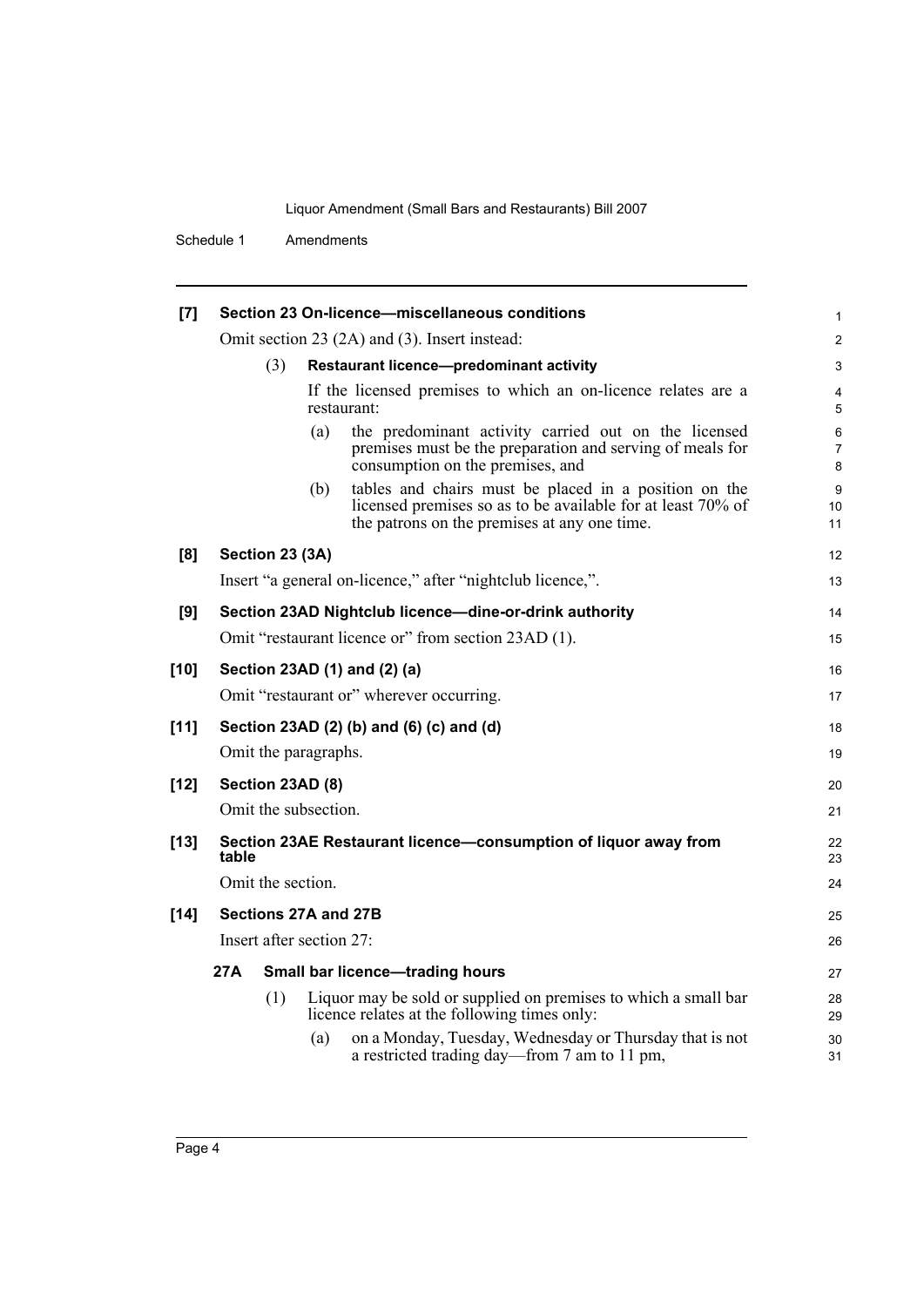Amendments Schedule 1

|     |     | (b)<br>on a Friday or Saturday that is not a restricted trading<br>day—from 7 am to 1 am on the following day,                                                                                                                                                                                                                                                                                                             | 1<br>2                                 |
|-----|-----|----------------------------------------------------------------------------------------------------------------------------------------------------------------------------------------------------------------------------------------------------------------------------------------------------------------------------------------------------------------------------------------------------------------------------|----------------------------------------|
|     |     | on a Sunday that is not a restricted trading day—from<br>(c)<br>10 am to 11 pm,                                                                                                                                                                                                                                                                                                                                            | 3<br>4                                 |
|     |     | (d)<br>on a restricted trading day—from noon to 10 pm.                                                                                                                                                                                                                                                                                                                                                                     | 5                                      |
|     | (2) | Despite subsection (1), liquor may be sold or supplied on<br>premises to which a small bar licence relates on a day that is 31<br>December from the time the premises are authorised to sell or<br>supply liquor on that day to 2 am on the following day.                                                                                                                                                                 | 6<br>$\overline{7}$<br>8<br>9          |
|     | (3) | This section is subject to section 27B.                                                                                                                                                                                                                                                                                                                                                                                    | 10                                     |
| 27B |     | Small bar licence-variation of trading hours                                                                                                                                                                                                                                                                                                                                                                               | 11                                     |
|     | (1) | The court may, as provided by this section, vary the trading hours<br>for particular premises to which a small bar licence relates in such<br>manner as the court thinks fit.                                                                                                                                                                                                                                              | 12<br>13<br>14                         |
|     | (2) | The court may grant a variation under this section only if satisfied<br>that to do so would not result in the frequent undue disturbance<br>of the quiet and good order of the neighbourhood of the licensed<br>premises.                                                                                                                                                                                                  | 15<br>16<br>17<br>18                   |
|     | (3) | An application for an extension of trading hours must not be<br>granted under this section unless the court is satisfied that<br>practices are in place and will remain in place at the licensed<br>premises that ensure, as far as reasonably practicable, that liquor<br>is sold, supplied and served responsibly on the premises and that<br>all reasonable steps are taken to prevent intoxication on the<br>premises. | 19<br>20<br>21<br>22<br>23<br>24<br>25 |
|     | (4) | The court may, at any time on the application of the licensee, the<br>local consent authority, the Director or the Commissioner of<br>Police:                                                                                                                                                                                                                                                                              | 26<br>27<br>28                         |
|     |     | (a)<br>revoke a variation of trading hours granted under this<br>section, or                                                                                                                                                                                                                                                                                                                                               | 29<br>30                               |
|     |     | grant a different variation of trading hours.<br>(b)                                                                                                                                                                                                                                                                                                                                                                       | 31                                     |
|     | (5) | An application by the licensee under this section for an extension<br>of trading hours must be advertised in the same manner as an<br>application under section $32$ (1) is, under the regulations,<br>required to be advertised.                                                                                                                                                                                          | 32<br>33<br>34<br>35                   |
|     | (6) | If an application under this section for extended trading hours is<br>refused, or if an extension of trading hours is revoked or reduced:                                                                                                                                                                                                                                                                                  | 36<br>37                               |
|     |     | on the application of the local consent authority, the<br>(a)<br>Director or the Commissioner of Police, or                                                                                                                                                                                                                                                                                                                | 38<br>39                               |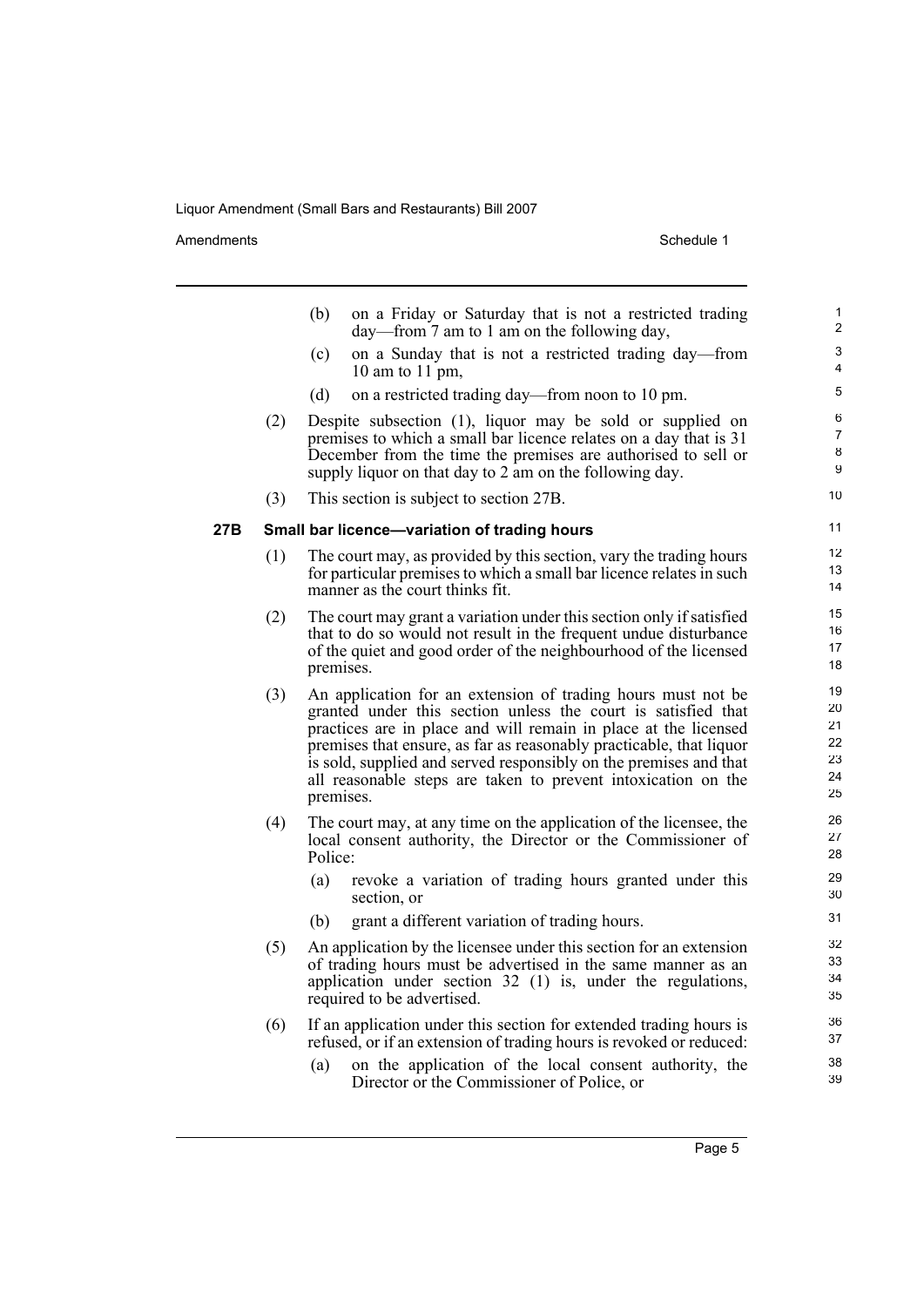Schedule 1 Amendments

|        |     |                           | (b)  | under section 104 (Quiet and good order of<br>neighbourhood),                                                                                |  | $\mathbf{1}$<br>$\overline{2}$ |
|--------|-----|---------------------------|------|----------------------------------------------------------------------------------------------------------------------------------------------|--|--------------------------------|
|        |     |                           |      | an application for an extension of trading hours for the same                                                                                |  | 3                              |
|        |     |                           |      | premises may not be made during the next 6 months, except with<br>the leave of the court granted on the ground that there has been a         |  | $\overline{4}$<br>$\mathbf 5$  |
|        |     |                           |      | material change in the facts or circumstances on which the                                                                                   |  | 6                              |
|        |     |                           |      | refusal, revocation or reduction was based.                                                                                                  |  | $\overline{7}$                 |
|        |     | (7)                       |      | An application for an extension of trading hours may be granted                                                                              |  | 8                              |
|        |     |                           |      | for a trial period of up to 6 months ending on a specified date and,                                                                         |  | 9                              |
|        |     |                           | may: | on application made at least 1 month before that date, the court                                                                             |  | 10<br>11                       |
|        |     |                           | (a)  | confirm the extension of trading hours, or                                                                                                   |  | 12                             |
|        |     |                           | (b)  | postpone expiration of the trial period, or                                                                                                  |  | 13                             |
|        |     |                           | (c)  | refuse the application.                                                                                                                      |  | 14                             |
|        |     | (8)                       |      | Nothing in this Act prevents the court from considering an                                                                                   |  | 15                             |
|        |     |                           |      | application for a variation of trading hours under this section                                                                              |  | 16                             |
|        |     |                           |      | when considering the application for the grant of the small bar                                                                              |  | 17                             |
|        |     |                           |      | licence concerned.                                                                                                                           |  | 18                             |
| $[15]$ |     |                           |      | Section 36 Restrictions on liquor licence applications                                                                                       |  | 19                             |
|        |     |                           |      | Omit "(other than an on-licence that relates to a restaurant and that is endorsed<br>with a dine-or-drink authority)" from section $36(5)$ . |  | 20<br>21                       |
| [16]   |     |                           |      | <b>Section 37 Making of application</b>                                                                                                      |  | 22                             |
|        |     | Omit section 37 (1A).     |      |                                                                                                                                              |  |                                |
|        |     |                           |      |                                                                                                                                              |  | 23                             |
| $[17]$ |     |                           |      | Section 53 Grant of on-licence (restaurant) and associated matters                                                                           |  | 24                             |
|        |     |                           |      | Omit section 53 $(4)$ and $(5)$ .                                                                                                            |  | 25                             |
| $[18]$ |     | <b>Section 53B</b>        |      |                                                                                                                                              |  | 26                             |
|        |     | Insert after section 53A: |      |                                                                                                                                              |  | 27                             |
|        | 53B |                           |      | <b>Grant of small bar licence</b>                                                                                                            |  | 28                             |
|        |     | (1)                       |      | An application for a small bar licence must not be granted unless<br>the court is satisfied that:                                            |  | 29<br>30                       |
|        |     |                           | (a)  | the premises to which the application relates have proper                                                                                    |  | 31                             |
|        |     |                           |      | facilities available for the sale, supply and consumption of                                                                                 |  | 32                             |
|        |     |                           |      | liquor, and                                                                                                                                  |  | 33                             |
|        |     |                           | (b)  | sufficient sanitary facilities for the convenient use of<br>customers are located on, or in immediate proximity to, the                      |  | 34                             |
|        |     |                           |      | premises.                                                                                                                                    |  | 35<br>36                       |
|        |     |                           |      |                                                                                                                                              |  |                                |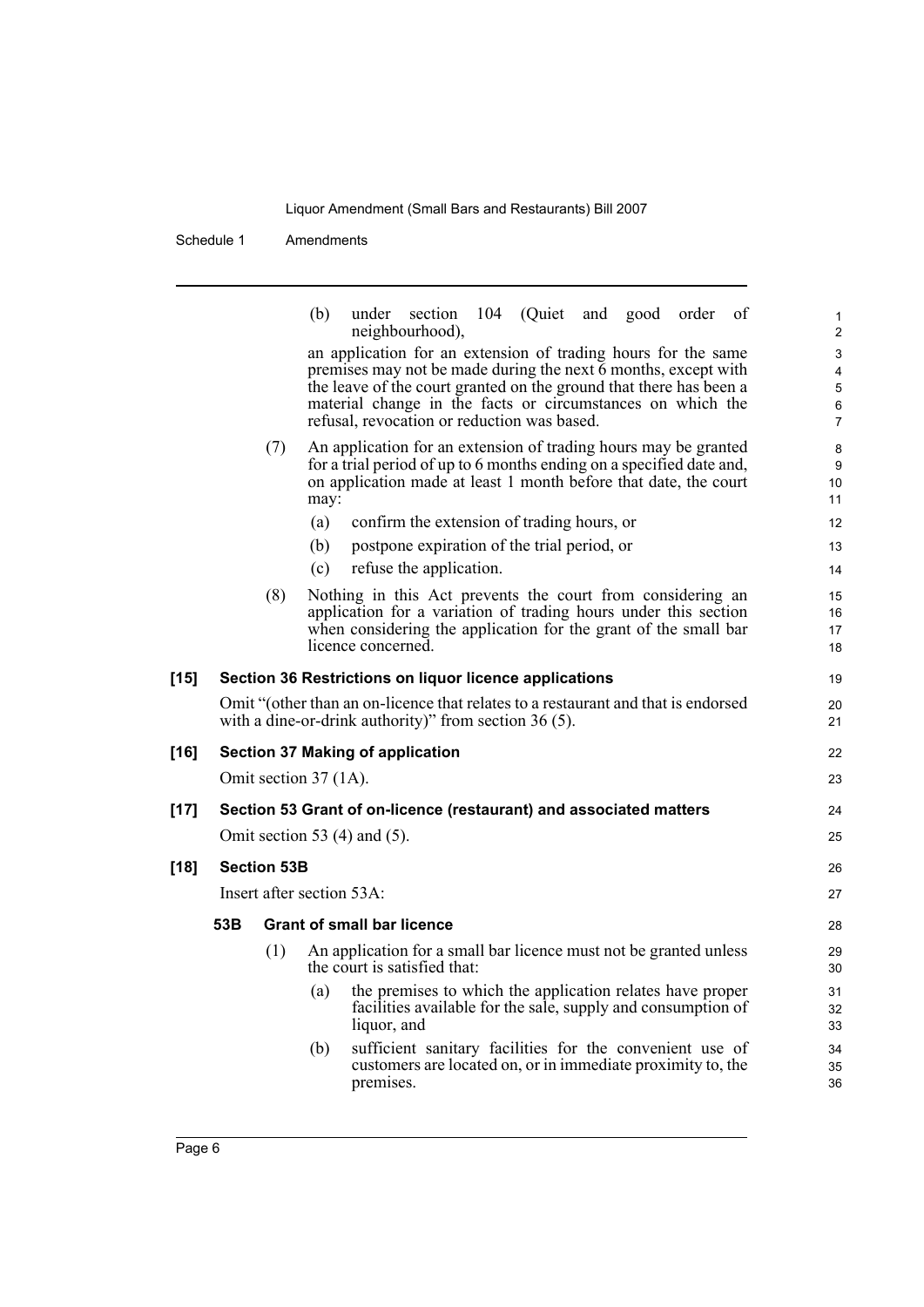#### Amendments Schedule 1

|        | (2)                              |      | An application for a small bar licence must not be granted if any<br>sanitary facilities for the premises to which the application relates<br><i>(the licensed premises)</i> are proposed by the applicant to be<br>located in immediate proximity to the licensed premises (and not<br>on the licensed premises) unless the court is satisfied that: | 1<br>$\overline{2}$<br>$\ensuremath{\mathsf{3}}$<br>$\overline{\mathbf{4}}$<br>$\sqrt{5}$ |
|--------|----------------------------------|------|-------------------------------------------------------------------------------------------------------------------------------------------------------------------------------------------------------------------------------------------------------------------------------------------------------------------------------------------------------|-------------------------------------------------------------------------------------------|
|        |                                  | (a)  | there are special circumstances that prevent those facilities<br>being located on the licensed premises, and                                                                                                                                                                                                                                          | 6<br>$\overline{7}$                                                                       |
|        |                                  | (b)  | the facilities are sufficiently near to the licensed premises<br>for convenient use by its customers, and                                                                                                                                                                                                                                             | 8<br>9                                                                                    |
|        |                                  | (c)  | the facilities will be fully accessible to the customers<br>during the trading hours of the licensed premises, and                                                                                                                                                                                                                                    | $10$<br>11                                                                                |
|        |                                  | (d)  | the safety of customers will not be jeopardised by reason<br>of the location of the facilities, and                                                                                                                                                                                                                                                   | 12<br>13                                                                                  |
|        |                                  | (e)  | the applicant for the licence has entered into a written<br>agreement or made other appropriate arrangements with<br>the owner or occupier of the other premises in which the<br>facilities are located for the maintenance of the cleanliness<br>of the facilities during the trading hours of the licensed<br>premises.                             | 14<br>15<br>16<br>17<br>18<br>19                                                          |
| [19]   |                                  |      | Section 56 Fee for grant of licence                                                                                                                                                                                                                                                                                                                   | 20                                                                                        |
|        | Insert after section 56 (1) (f): |      |                                                                                                                                                                                                                                                                                                                                                       | 21                                                                                        |
|        |                                  | (f1) | in the case of a small bar licence-\$500,                                                                                                                                                                                                                                                                                                             | 22                                                                                        |
| [20]   | Section 56 (5A)                  |      |                                                                                                                                                                                                                                                                                                                                                       | 23                                                                                        |
|        | Insert after section $56(5)$ :   |      |                                                                                                                                                                                                                                                                                                                                                       | 24                                                                                        |
|        | (5A)                             |      | For the purposes of subsection $(5)$ , the prescribed fee for a<br>variation of trading hours to extend the trading hours for premises<br>to which a small bar licence relates is \$100.                                                                                                                                                              | 25<br>26<br>27                                                                            |
| $[21]$ |                                  |      | Section 56 (9) (a) (i) and (ii), (b) and (c)                                                                                                                                                                                                                                                                                                          | 28                                                                                        |
|        |                                  |      | Omit the subparagraphs and paragraphs.                                                                                                                                                                                                                                                                                                                | 29                                                                                        |
| [22]   |                                  |      | <b>Section 68 Grounds for complaint</b>                                                                                                                                                                                                                                                                                                               | 30                                                                                        |
|        | Omit section $68(1)(i)$ .        |      |                                                                                                                                                                                                                                                                                                                                                       | 31                                                                                        |
| [23]   |                                  |      | <b>Section 88 Reception areas</b>                                                                                                                                                                                                                                                                                                                     | 32                                                                                        |
|        | Omit the section.                |      |                                                                                                                                                                                                                                                                                                                                                       | 33                                                                                        |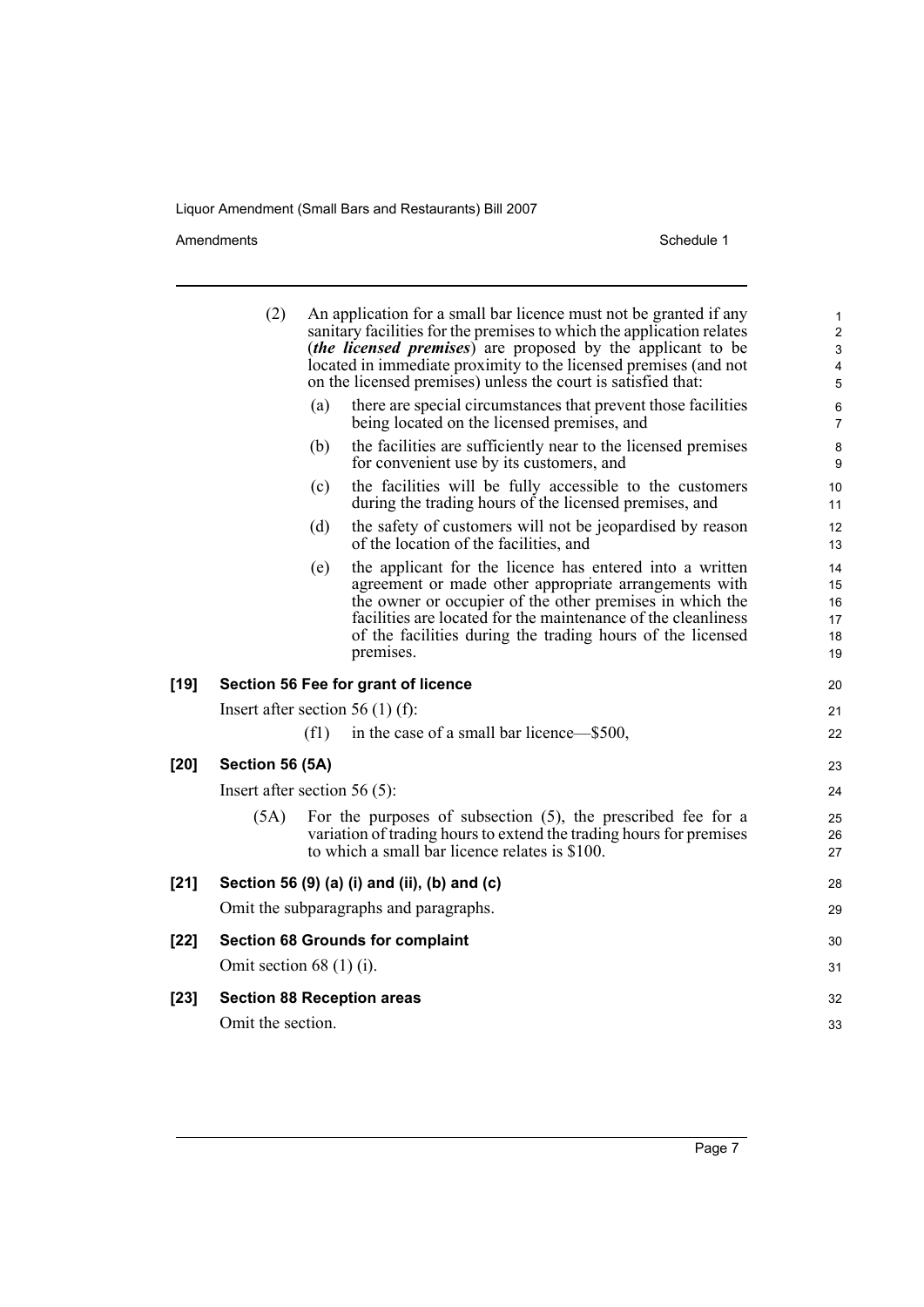Schedule 1 Amendments

| $[24]$ |                          | Section 110 Powers of entry, inspection and seizure                                                                                                                                                                                                                                                                                                                                | 1                          |
|--------|--------------------------|------------------------------------------------------------------------------------------------------------------------------------------------------------------------------------------------------------------------------------------------------------------------------------------------------------------------------------------------------------------------------------|----------------------------|
|        |                          | Insert after section $110(7)$ :                                                                                                                                                                                                                                                                                                                                                    | $\overline{c}$             |
|        | (8)                      | In the case of a small bar licence relating to licensed premises<br>with sanitary facilities located in immediate proximity to the<br>licensed premises, the part of any premises that comprises those<br>facilities, and any part of premises necessary for access to those<br>facilities, is to be treated as part of the licensed premises for the<br>purposes of this section. | 3<br>4<br>5<br>6<br>7<br>8 |
| $[25]$ |                          | Section 116A Offences by minors in hotels, nightclubs and restaurants                                                                                                                                                                                                                                                                                                              | 9                          |
|        |                          | Omit section 116A (5).                                                                                                                                                                                                                                                                                                                                                             | 10                         |
| $[26]$ |                          | Section 116B Offences by licensees in relation to minors                                                                                                                                                                                                                                                                                                                           | 11                         |
|        |                          | Omit section 116B $(1)$ $(d)$ and $(2)$ $(d)$ .                                                                                                                                                                                                                                                                                                                                    | 12                         |
| $[27]$ | <b>Section 116B (3)</b>  |                                                                                                                                                                                                                                                                                                                                                                                    | 13                         |
|        |                          | Omit "or dine-or-drink authority" wherever occurring.                                                                                                                                                                                                                                                                                                                              | 14                         |
| $[28]$ |                          | Section 116C Notices to be displayed                                                                                                                                                                                                                                                                                                                                               | 15                         |
|        |                          | Omit section 116C (3A).                                                                                                                                                                                                                                                                                                                                                            | 16                         |
| $[29]$ |                          | <b>Section 140 Averments</b>                                                                                                                                                                                                                                                                                                                                                       | 17                         |
|        |                          | Omit section 140 (1) (d10).                                                                                                                                                                                                                                                                                                                                                        | 18                         |
| $[30]$ |                          | <b>Section 156 Regulations</b>                                                                                                                                                                                                                                                                                                                                                     | 19                         |
|        | section $156(1)(i)$ .    | Insert "or premises to which a small bar licence relates" after "restaurant" in                                                                                                                                                                                                                                                                                                    | 20<br>21                   |
| $[31]$ | Section 156 (1) (j)      |                                                                                                                                                                                                                                                                                                                                                                                    | 22                         |
|        | Omit the paragraph.      |                                                                                                                                                                                                                                                                                                                                                                                    | 23                         |
| $[32]$ |                          | <b>Schedule 1 Savings and transitional provisions</b>                                                                                                                                                                                                                                                                                                                              | 24                         |
|        | Insert after Part $21$ : |                                                                                                                                                                                                                                                                                                                                                                                    | 25                         |
|        |                          | Part 22 Liquor Amendment (Small Bars and<br><b>Restaurants) Act 2007</b>                                                                                                                                                                                                                                                                                                           | 26<br>27                   |
|        | 95                       | <b>Existing restaurant licences</b>                                                                                                                                                                                                                                                                                                                                                | 28                         |
|        | (1)                      | In this clause, <b>amending Act</b> means the Liquor Amendment<br>(Small Bars and Restaurants) Act 2007.                                                                                                                                                                                                                                                                           | 29<br>30                   |
|        |                          |                                                                                                                                                                                                                                                                                                                                                                                    |                            |